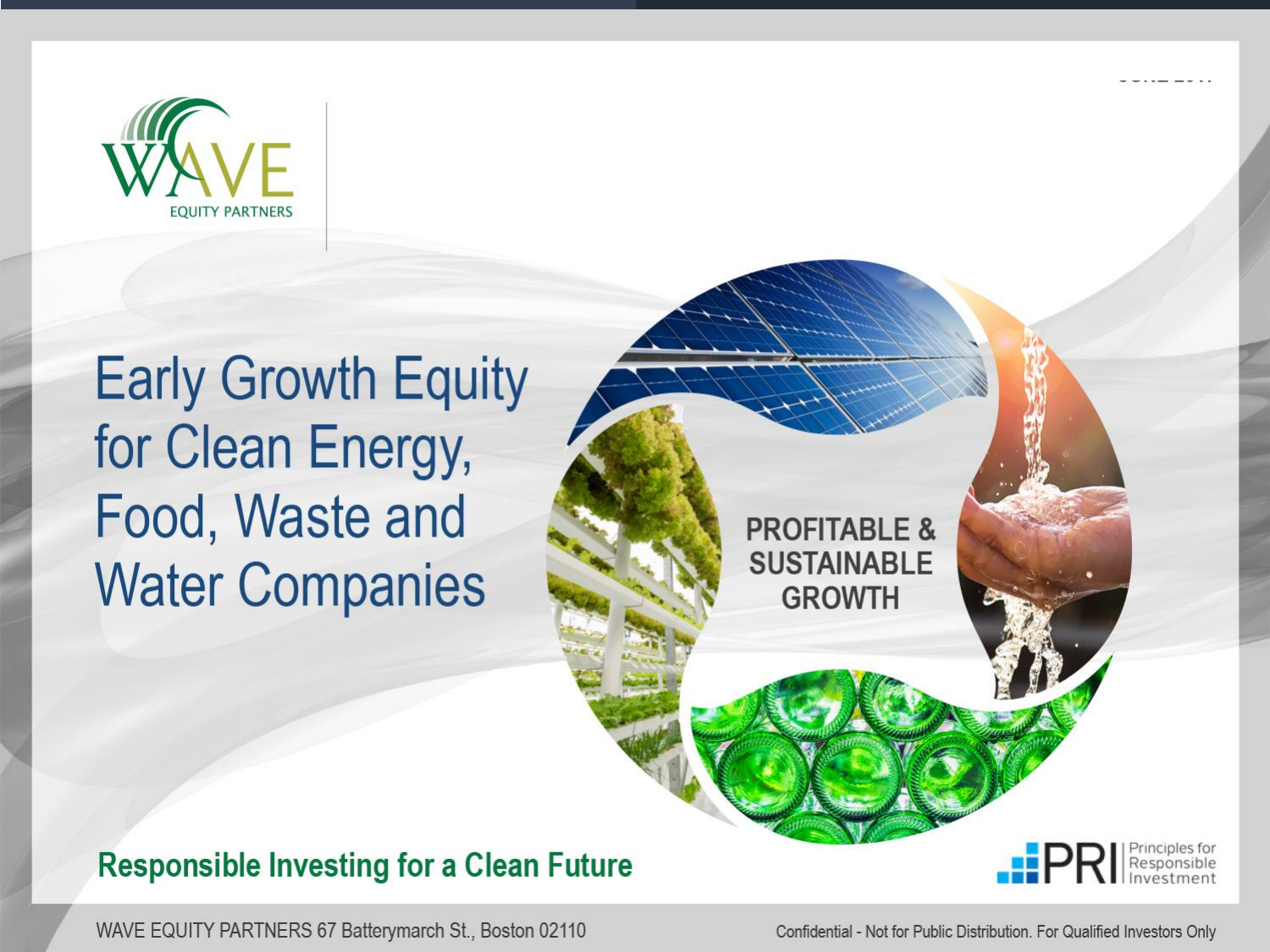#### **WAVE TEAM**  Discipline + Intellect + Domain experience + Deal network



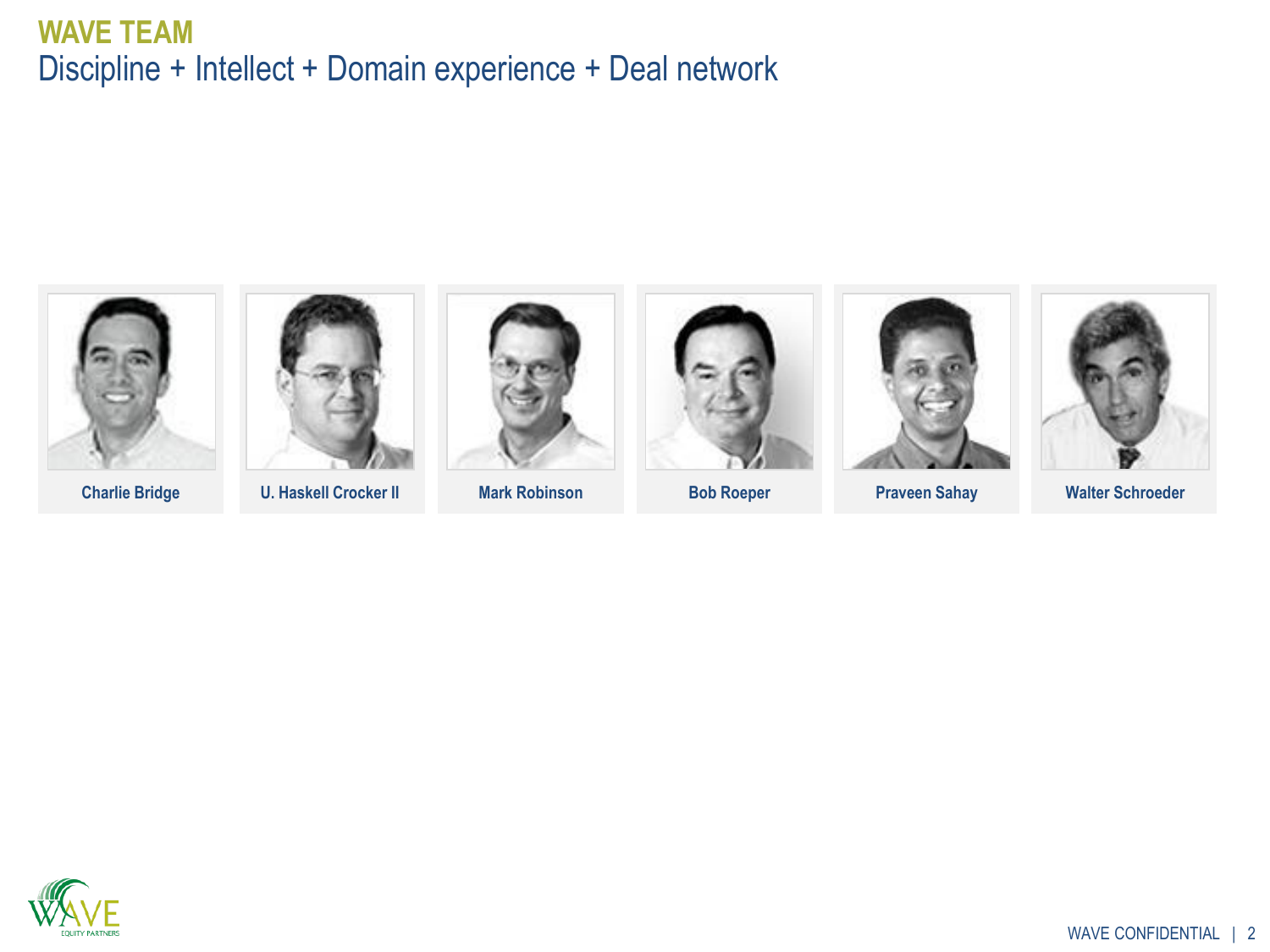### **MANTRA FOR SUCCESS** WAVE is successfully securing tomorrow's LEADERS when they are young

| <b>Fund I Company</b> | <b>Sector</b>                       | <b>World's Leading Performance</b>                                                            | <b>At Lower</b><br><b>Cost</b> |
|-----------------------|-------------------------------------|-----------------------------------------------------------------------------------------------|--------------------------------|
| American) Aerogel     | Energy,<br>Medicine/Food            | • World's best insulation, saves 70% energy<br>• Ultra-safe packages for biologics, medicines |                                |
|                       | Waste-to-Fuel                       | • Renewable fuel from recycled trash<br>• Reduces toxic emissions by 20%-80%                  |                                |
| <b>GRADIANT</b>       | <b>Water Recycling</b>              | • 85% recovery from industrial effluents<br>• Reduces pollution from power, mining, textile   |                                |
| uг<br>Intellihot      | Energy, Water                       | • Reduces fossil fuel use by 40-60%<br>• Saves water consumption by 10%                       |                                |
| <b>HEATWORKS</b>      | Energy, Water                       | • Reduces electricity use by 20-40%<br>• Improves durability by 200%                          |                                |
|                       | Li-ion Battery<br><b>Components</b> | • Improves energy of Li-ion batteries by 50%<br>• Makes ultra-safe, solid state batteries     |                                |

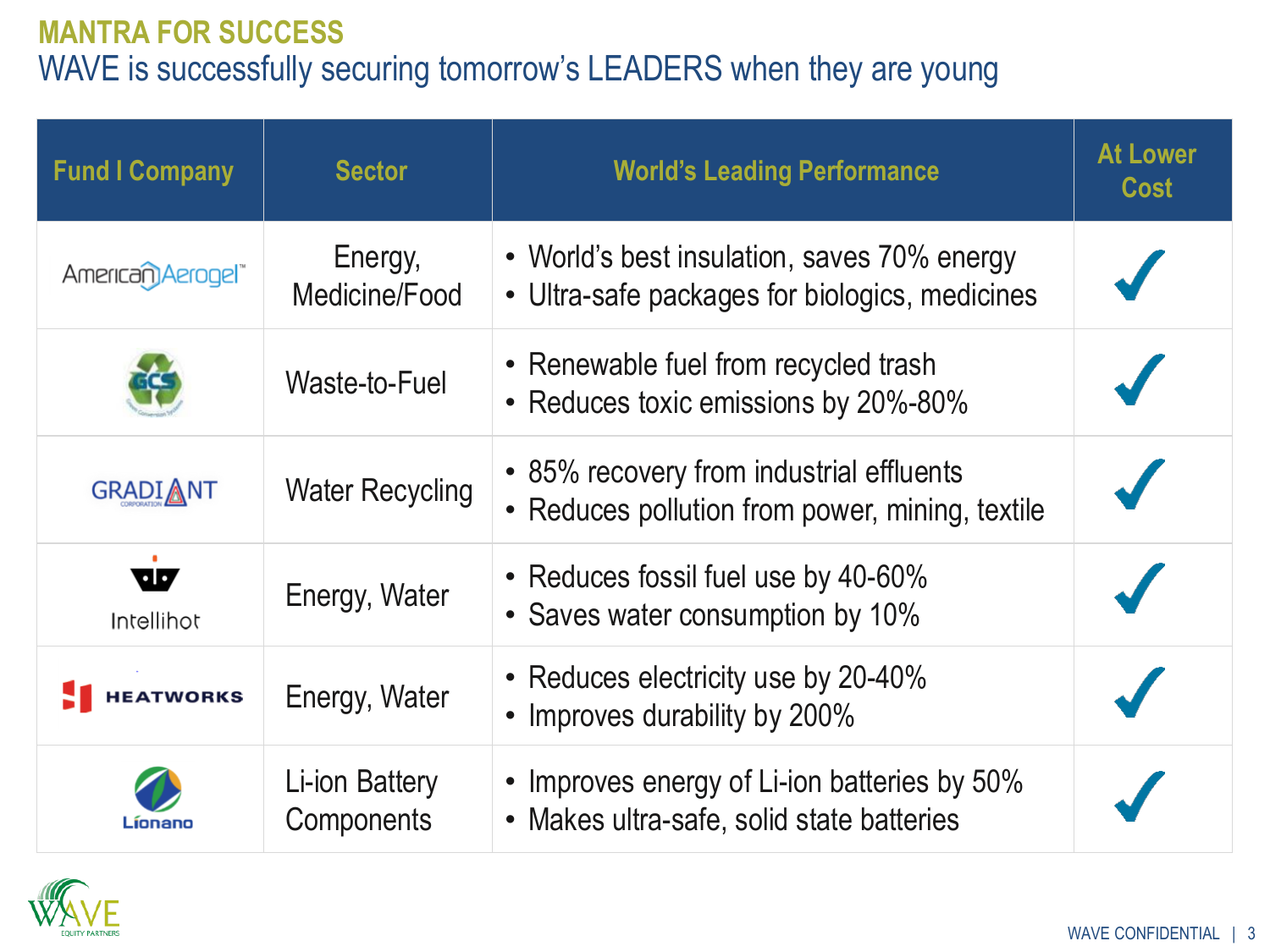## **FUND II PORTFOLIO** Fresh local produce with zero chemicals and pesticides at competitive wholesale prices



#### **20x Water Efficiency and 200x Land Efficiency Expected Revenue > \$100M in 4-5 years**









**> 100%**